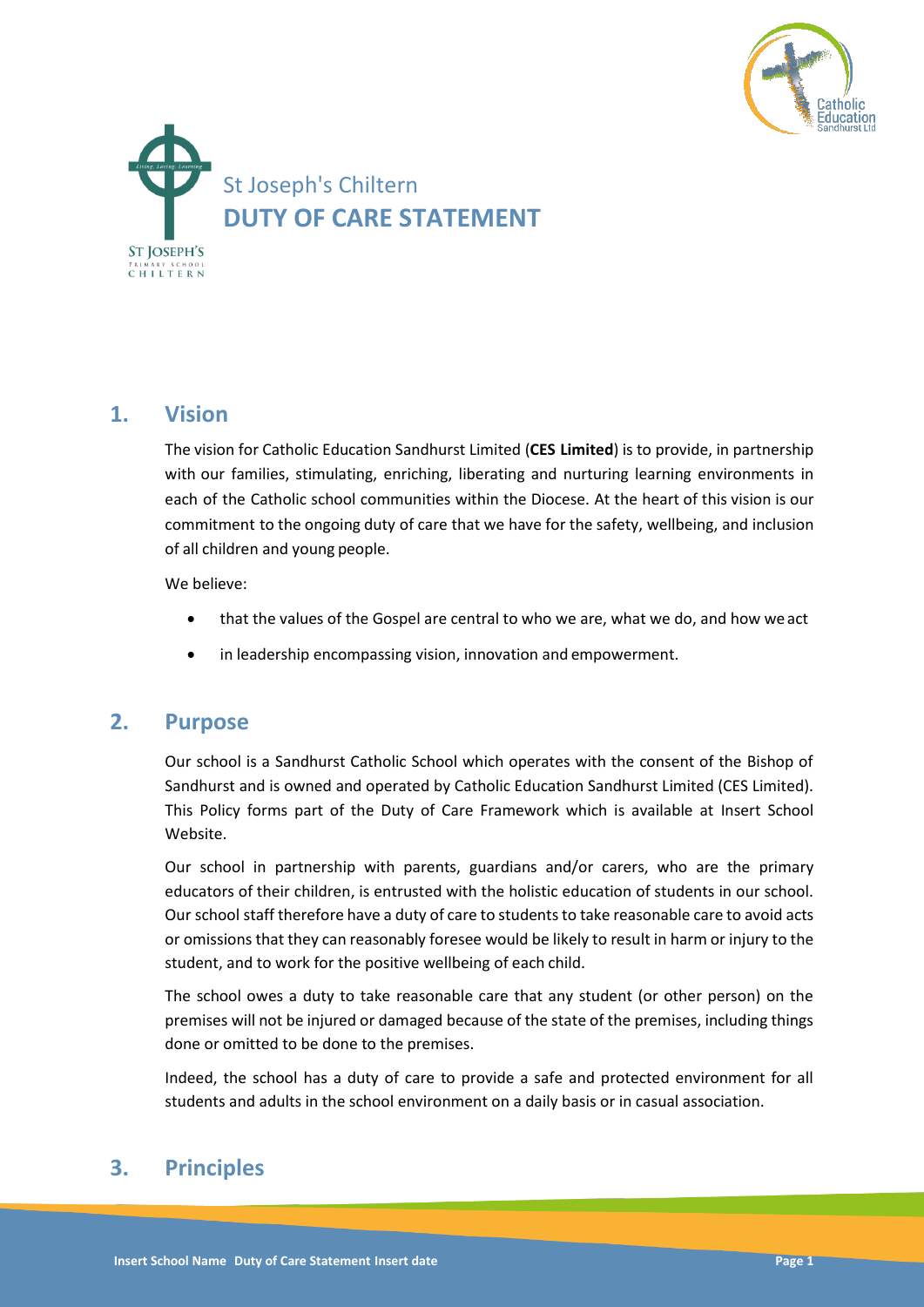Our school will:

- protect students, staff members and those in the school environment from foreseeable risks of injury by providing safe and suitable buildings, grounds and equipment
- ensure adequate supervision of students at all times
- take necessary preventative measures so to ensure safety at all times
- ensure reasonable precautions to ensure that any person on the premises will not be injured or suffer loss or damage due to things that are done or omitted by the school
- recognise that greater measures of care may be required in relation to younger students, students with disabilities and possibly students from different ethnic orientations in order to fulfil duty of care obligations
- adhere to all requirements in relation to child safety from any form of negligence or abuse. Ensuring all staff are aware of their legal obligations in relation to Child Safety legislation and policies.

### **4. Scope**

Duty of care applies to all sites under the control of the school and applies to all members of the leadership team, teaching and non-teaching staff members, casual relief teachers, those in religious ministry and parish staff,contractors engaged by the school and volunteers.

Principals and teachers are held to a high standard of care in relation to students. The duty requires the Principal and teachers of the school to take reasonable steps to minimise the risk of reasonably foreseeable harm from injury or child abuse to students by an individual associated with the school whilst the child is under the care, supervision or authority of the school.

# **5. Duty of Care Statement**

Duty of care is a matter for the whole school.

Duty of care is non-delegable, meaning that it cannot be assigned to another party.

#### **5.1 School Environment**

The school's duty of care is a matter for all school environments and is not just confined to the geographical area of the school. It also applies to school activities that occur outside the school where students are acting on a staff member's instructions.

The school must take reasonable steps to protect students, staff members and anyone that attends the school site from foreseeable risks of injury.

The school must take reasonable precautions to ensure that any person on the premises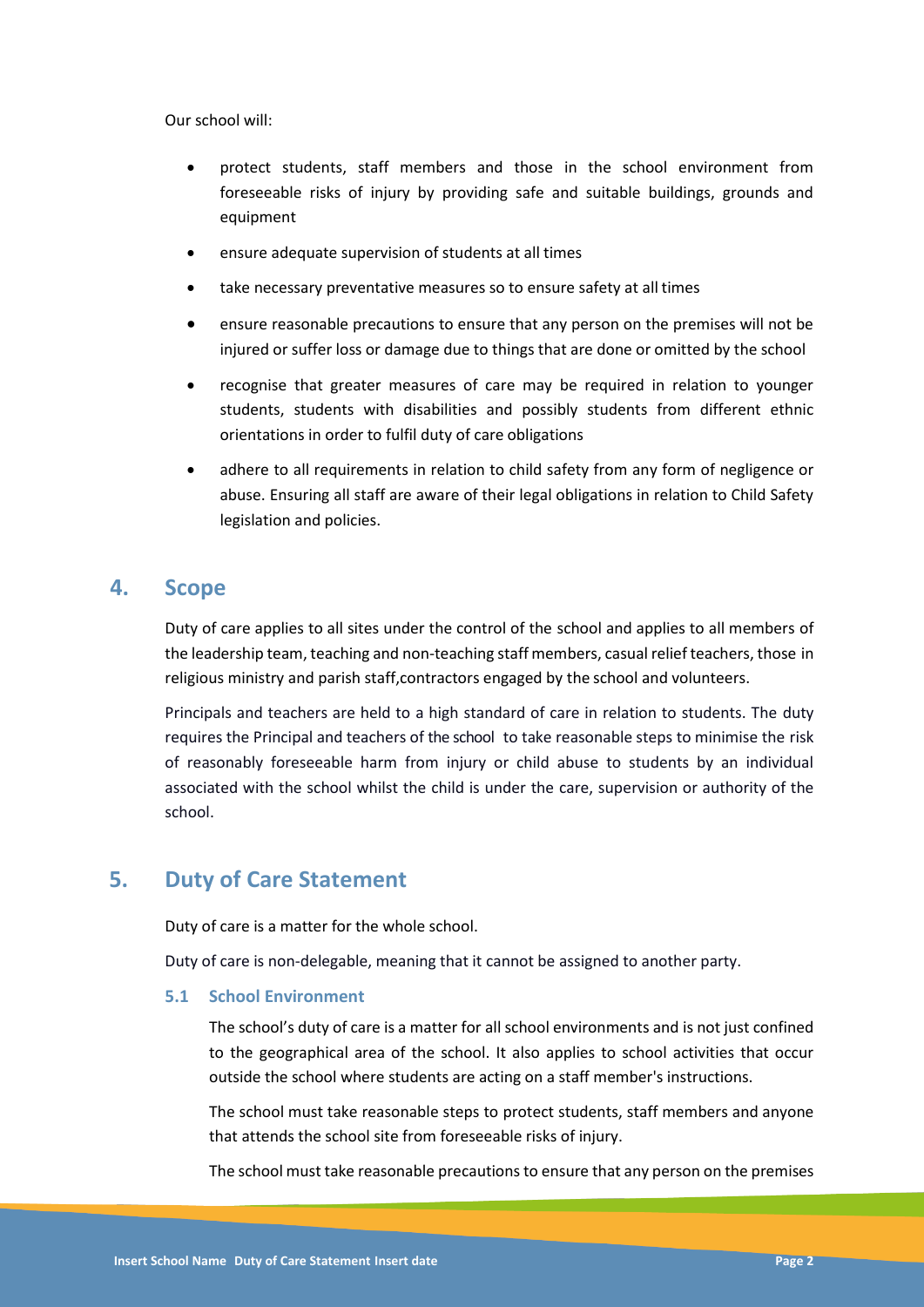will not be injured or suffer loss or damage due to things that are done or omitted by the organisation.

#### **5.2 School Staff**

Principals and teachers are held to a high standard of care in relation to students. The duty requires the Principal and teachers of the school to take reasonable steps to minimise the risk of reasonably foreseeable harm from injury or child abuse to students by an individual associated with the school whilst the child is under the care, supervision or authority of the school.

Whenever a teacher-student relationship exists, teachers have a special duty of care. Generally, teachers are expected to take such measures as are reasonable in the circumstances to protect a student under their charge from reasonably foreseeable risks of injury or child abuse.

The school and its teaching and non-teaching staff members owe a duty of care to students within their care, and, but not limited to, parents, student teachers, volunteers, visitors or contractors who may sustain injury, loss or damage as a result of our conduct.

The duty of care also applies to situations both before and after school where students can be assumed to be under the teacher's care.

Greater consideration must be given to the age and capacity of children in care with greater attention required for younger students or students with disabilities.

All members of staff at the school must adhere to all requirements in relation to child safety from any form of negligence or abuse. All staff must be aware of their legal obligations in relation to child safety legislation laws and policies. The school ensures that policies and codes of conduct regarding child safety are accessible and understood by all members of our school community.

## **6. Implementation**

The school has developed policies and procedures to manage common risks in the school environment, including:

- Attendance monitoring
- Bullying Prevention and Intervention
- Child Safety Policies
- Codes of Conduct
- Communication of policies with the school community
- Emergency Management
- Employment and management of staff policies
- Health and First Aid Policies